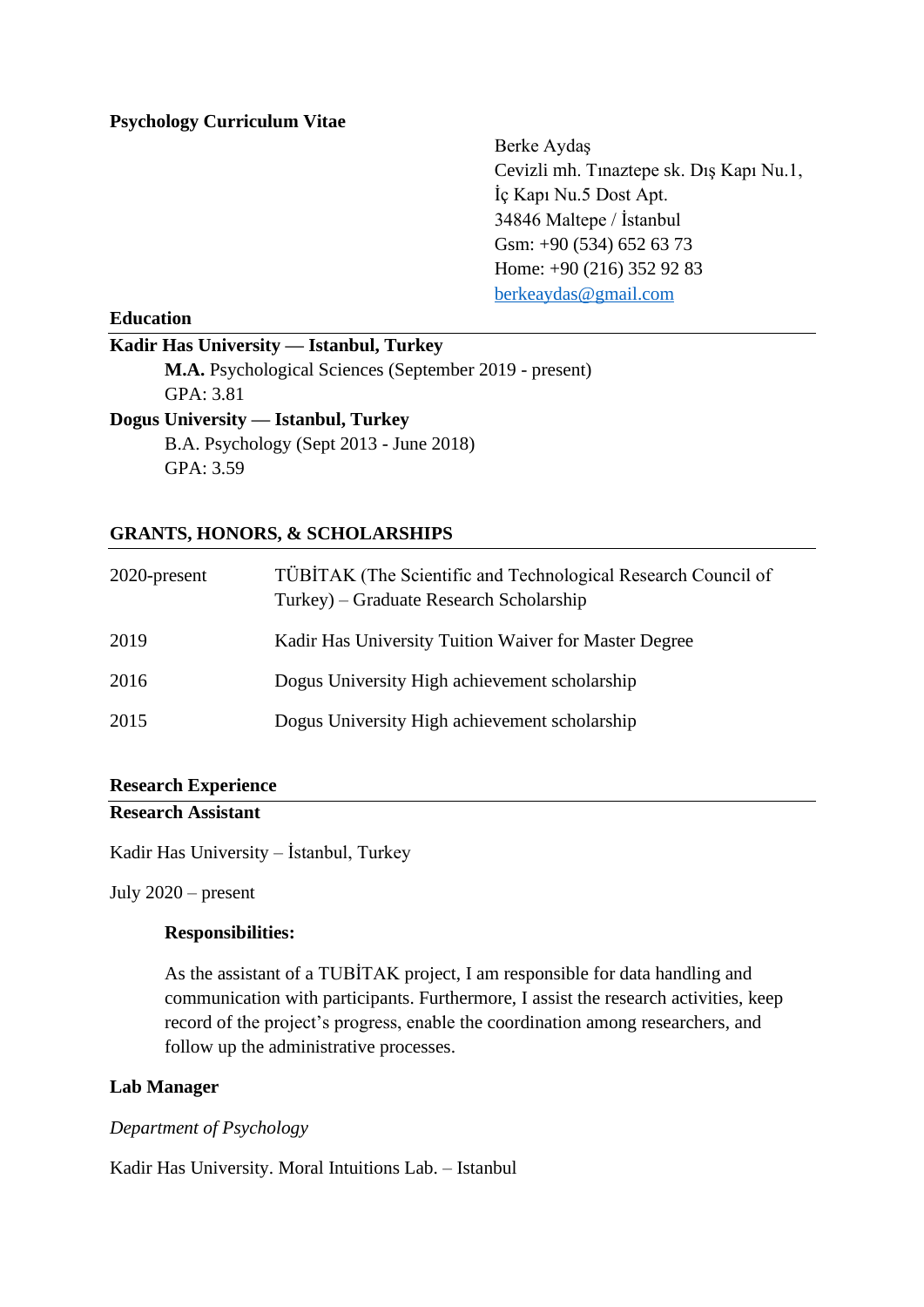## July 2019 – Present

# **Responsibilities**:

In the Moral Intuitions Lab (MINT lab.), I studied under the supervision of Dr. Onurcan Yılmaz, focusing on meta-ethics, free will and moral psychology. I am currently helping other experiments and studies in the laboratory. I also actively participate and regulate the regular laboratory meetings. Also, I am participating in literature discussions and lab members' studies, reviewing papers of lab members to help them improve, and developing and executing research ideas. Lastly, we are currently running several projects such as Climate change and free will.

# **Research Assistant**

*Department of Psychology*

Portsmouth University – England,

July 2018 – September 2018

Erasmus+ Internship

# **Responsibilities:**

During the internship, I studied under the supervision of Dr Marina Davila Ross. I mainly observed chimpanzees, assessing their behaviors in a semi-experimental field on videos and coding their behaviors systematically for evolutionary inferences in the ongoing research.

## **Research Assistant**

### *Department of Psychology*

Boğazici University, Psychobiology lab**.** – Istanbul

October 2017 – May 2018

### **Responsibilities**:

As a part of the research group, I attended weekly lab meetings and took part in studies conducted in Psychobiology lab.

**Teaching Experience**

### **Teaching Assistant**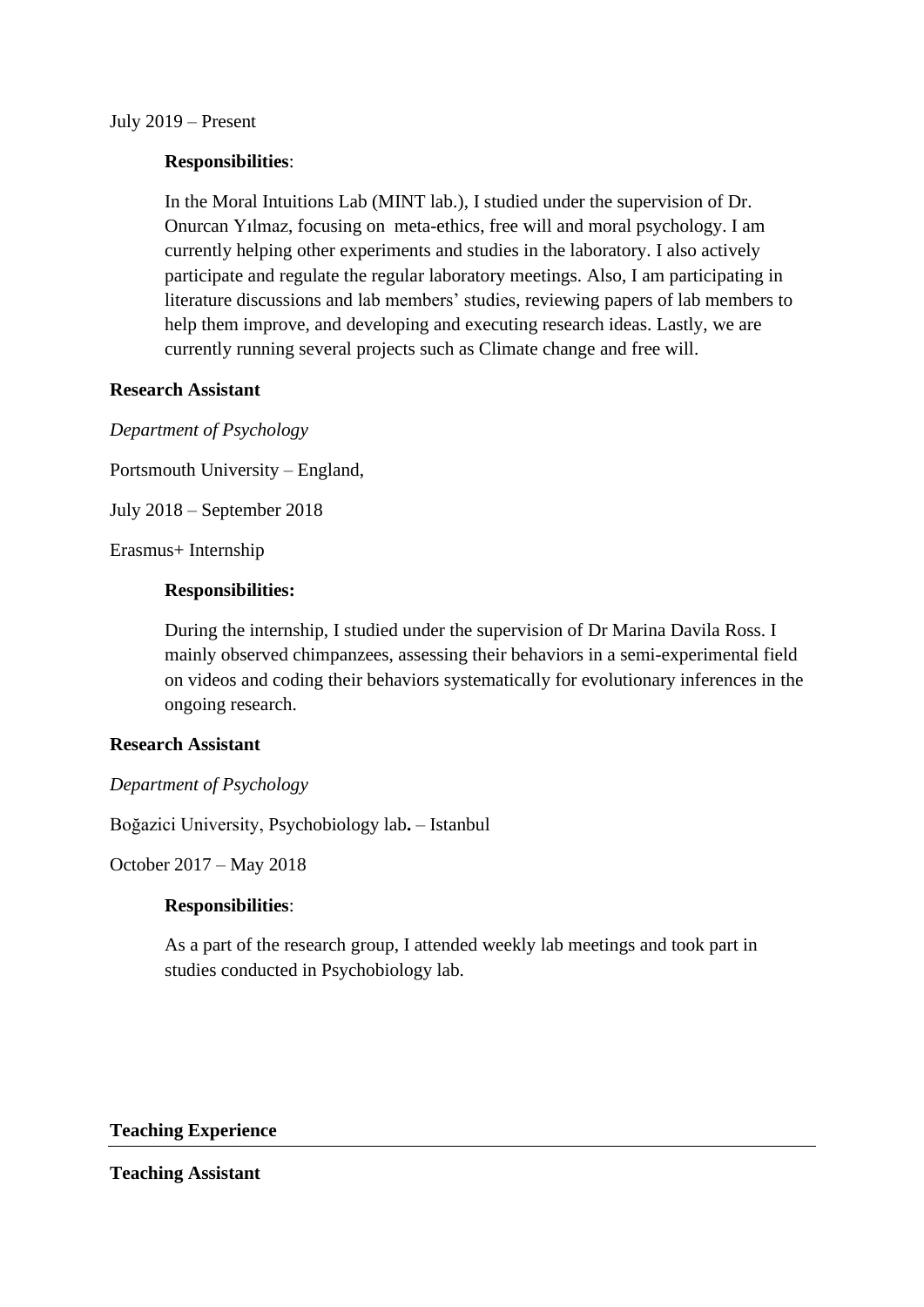PSY 301 – Measurement and Assessment

Kadir Has University – Istanbul

September 2020 – Present

### **Responsibilities**:

Assisting in exams and assignments, also helping students improve in understanding and using SPSS and JAMOVI.

#### **Teaching Assistant**

Kadir Has University – Istanbul

September 2019 – Present

### **Responsibilities:**

Helping faculty members with exams and assignments.

# **PROFESSIONAL EXPERIENCE**

#### **Summer Research Assistant/Internship**

#### *Child Psychiatry Service*

Umraniye Public Hospital – Istanbul

July 2017 – August 2017

# **Responsibilities:**

Mainly observing the patients and working on an ongoing project run by the supervisor psychiatrists in the hospital. The project focused on autistic children's development and progress of the disorder, and patient's families.

#### **Work Experience**

### **Accounting Manager**

SIGMA TELECOM – Istanbul / Turkey

March 2019- June 2019

### **Responsibilities:**